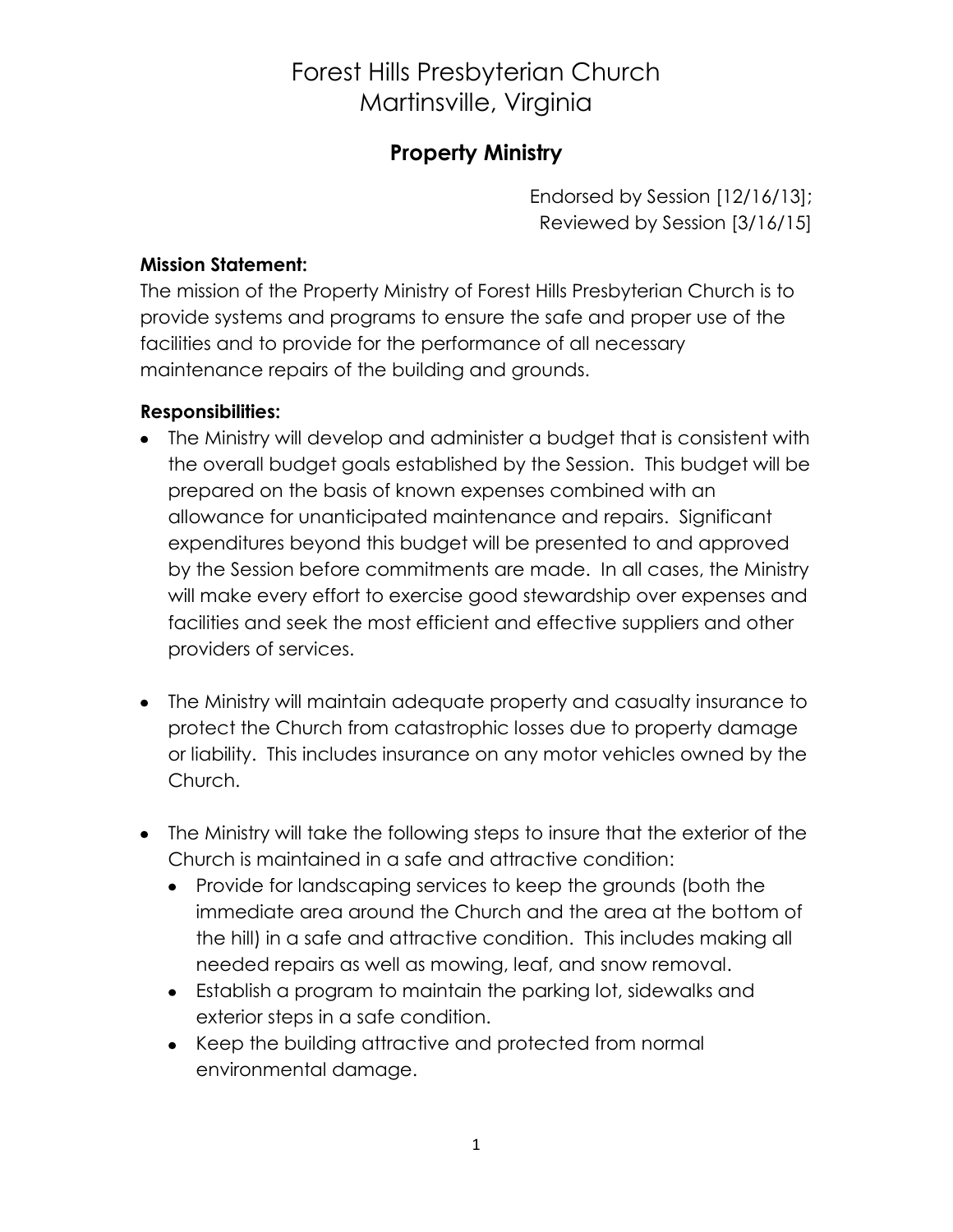# Forest Hills Presbyterian Church Martinsville, Virginia

- The Ministry will ensure that the interior of the Church is maintained in a safe and attractive condition:
	- Contract all necessary utilities including electricity, water and sewer service.
	- Establish and maintain adequate systems to provide heat and air conditioning throughout the building.
	- Ensure that the inside of the Church is vacuumed, dusted and cleaned on a weekly basis.
- The Ministry will monitor and maintain the existing elevator and arrange for all required tests and inspections.
- The Ministry will monitor and supervise any significant additions or modifications to the interior or exterior of the Church requested by other Ministries. Responsibilities for plans for and funding of these modifications will remain with the requesting Ministry.

**Notes:** Revised by Property Ministry 6/16/14